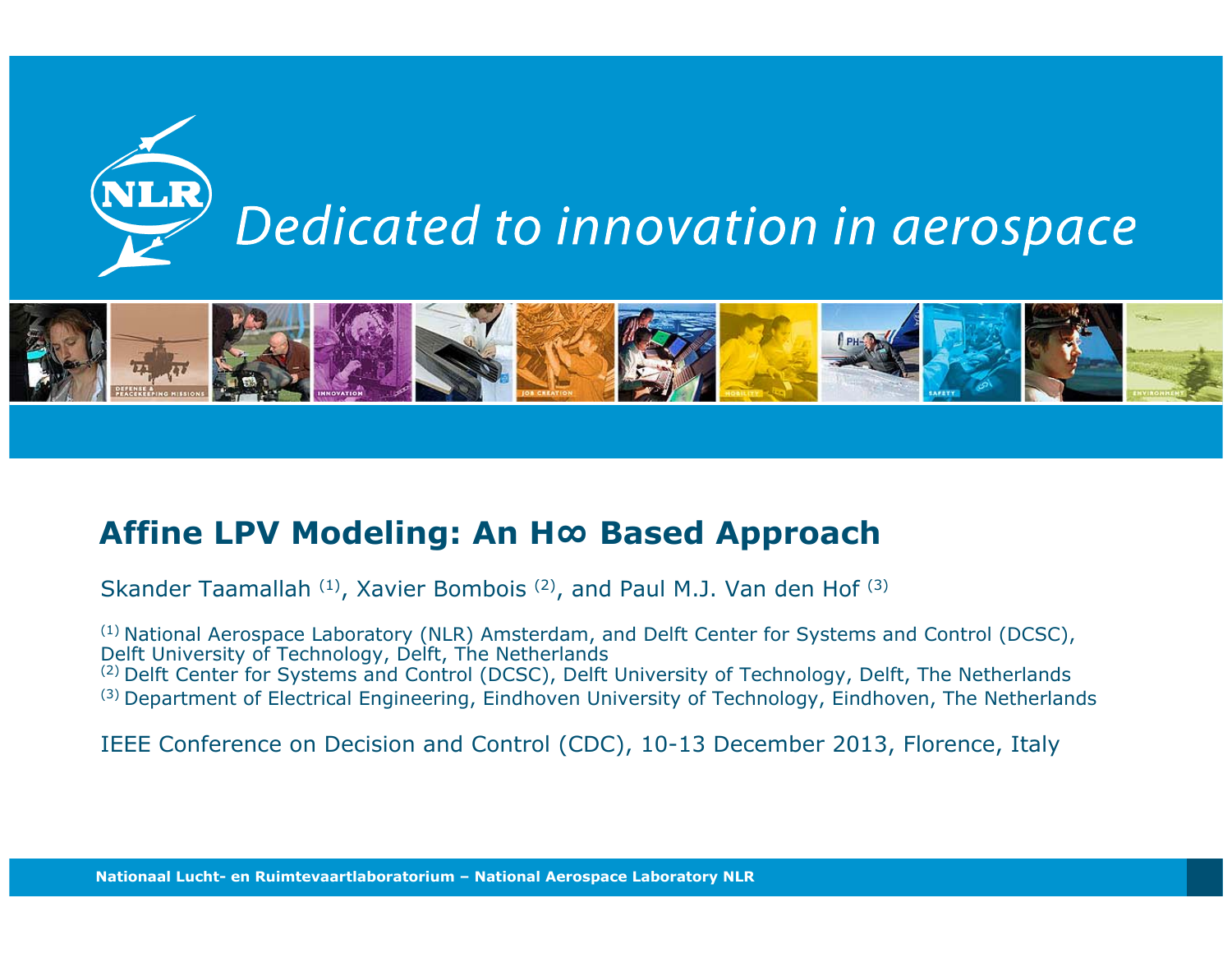# **Objective**

- Given availability of:
	- high-fidelity, complex, **nonlinear model**
- Find a **reduced complexity model**:
	- suitable for high-performance **controller design**, over the complete operating regime
	- With open open-loop and closed-loop capabilities
	- retaining high computational efficiency, (e.g. on-line trajectory planning)
- **•** Approach:
	- LPV model
	- Utilizing simulated input-output signal sequence, collected under the desired (non-stationary) operating conditions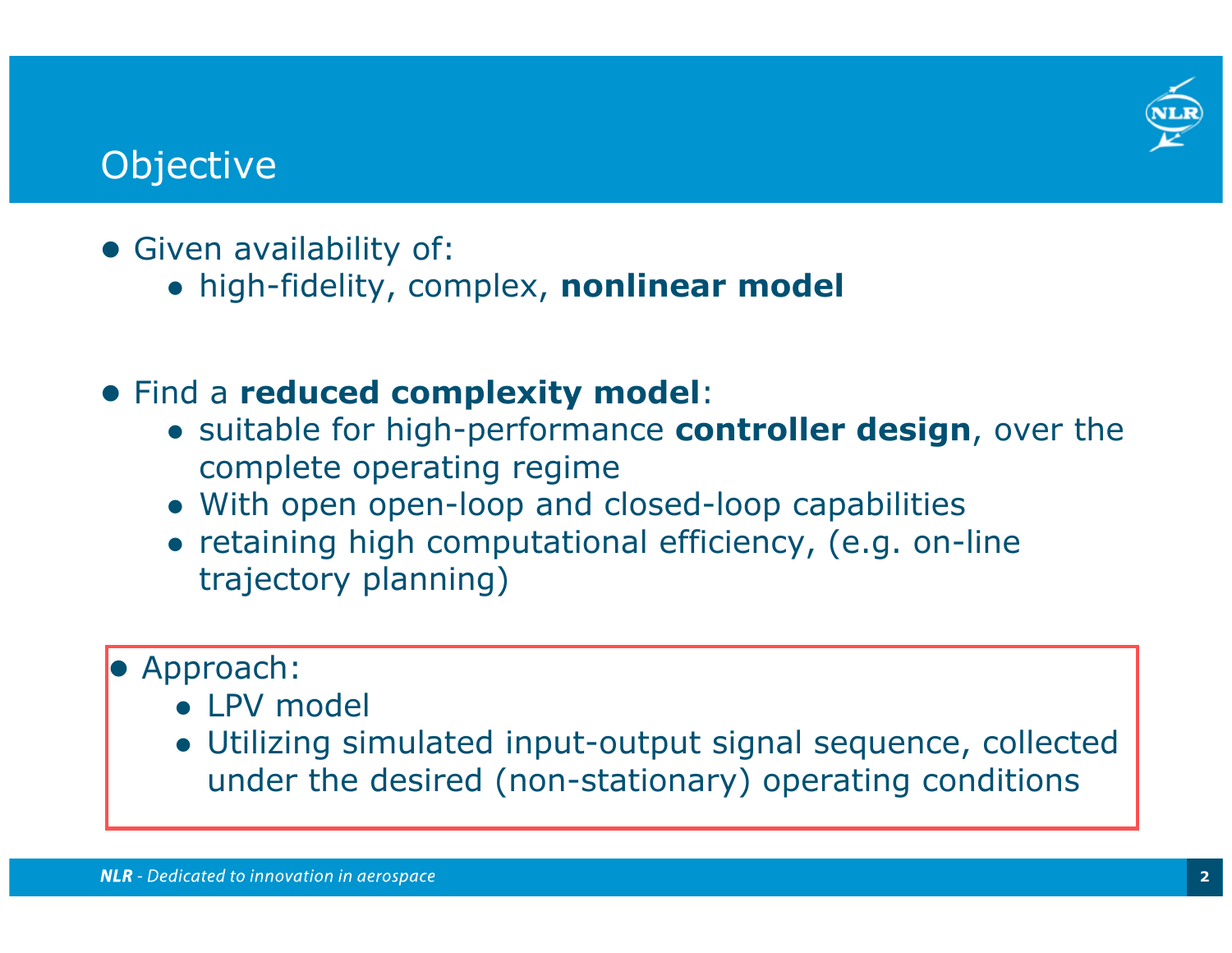

## Contribution

- Novel affine (quasi-) LPV modeling method:
	- applies to any numerically-based model
	- not restricted to equilibrium points, rather it captures the non-stationary and transient system behavior
	- not limited by practical implementation constraints such as state differentiation
	- With user-specified frequency-range of interest
	- Using the H<sup>∞</sup> norm paradigm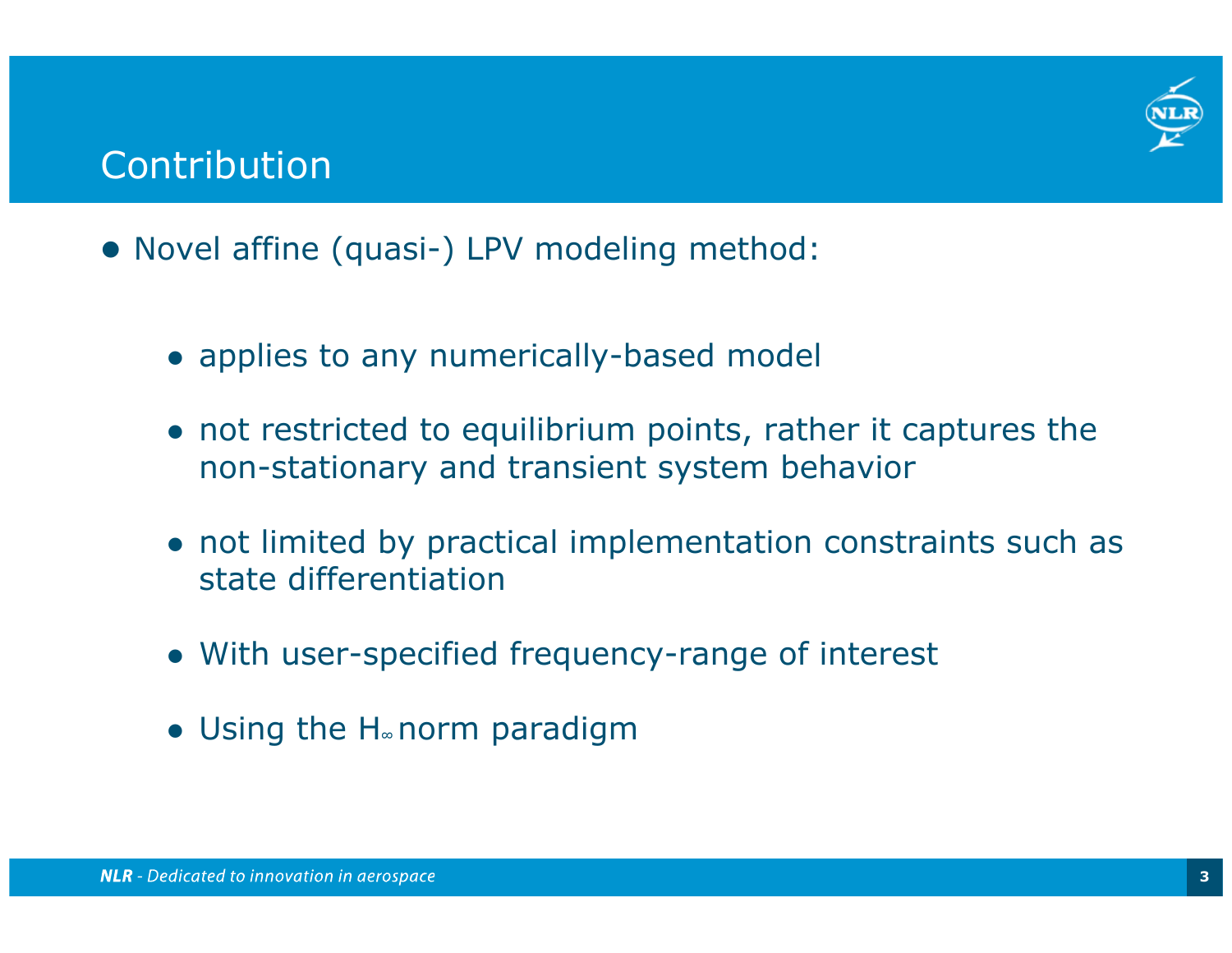

## Problem Statement (1/4)

From a Noise-free, Continuous-Time, Nonlinear Model given by

$$
\mathbf{A}t \ge 0 \qquad \dot{\mathbf{x}}(t) = f(\mathbf{x}(t), \mathbf{u}(t)) \qquad \mathbf{y}(t) = \mathbf{x}(t)
$$

 Compute non-stationary linearizations, along a simulated (sampled) input-output signal sequence

$$
\overline{A}_{i} = \frac{\delta f(\mathbf{x}, \mathbf{u})}{\delta \mathbf{x}^{T}} \Big|_{(\mathbf{x}_{i}, \mathbf{u}_{i})} \quad \overline{B}_{i} = \frac{\delta f(\mathbf{x}, \mathbf{u})}{\delta \mathbf{u}^{T}} \Big|_{(\mathbf{x}_{i}, \mathbf{u}_{i})} \quad \mathcal{Z}_{Lin}^{N} :=
$$
\n
$$
\mathbf{d}_{i} = f(\mathbf{x}_{i}, \mathbf{u}_{i}) - \overline{A}_{i} \mathbf{x}_{i} - \overline{B}_{i} \mathbf{u}_{i} \quad \text{Sequence}
$$

 $\{(\overline{A}_i, \overline{B}_i, \mathbf{d}_i)\}_{i=1}^N$ 

ence of frozen LTI systems

**•** In order to obtain an affine LPV representation

$$
\mathbf{S}(\boldsymbol{\theta}(t)) := \begin{cases} \forall t \geq 0 \\ \dot{\mathbf{x}}(t) = A_0 \mathbf{x}(t) + B_0 \mathbf{u}(t) + \dots \\ \sum_{r=1}^R \theta_r(t) \Big( A_r \mathbf{x}(t) + B_r \mathbf{u}(t) \Big) \end{cases}
$$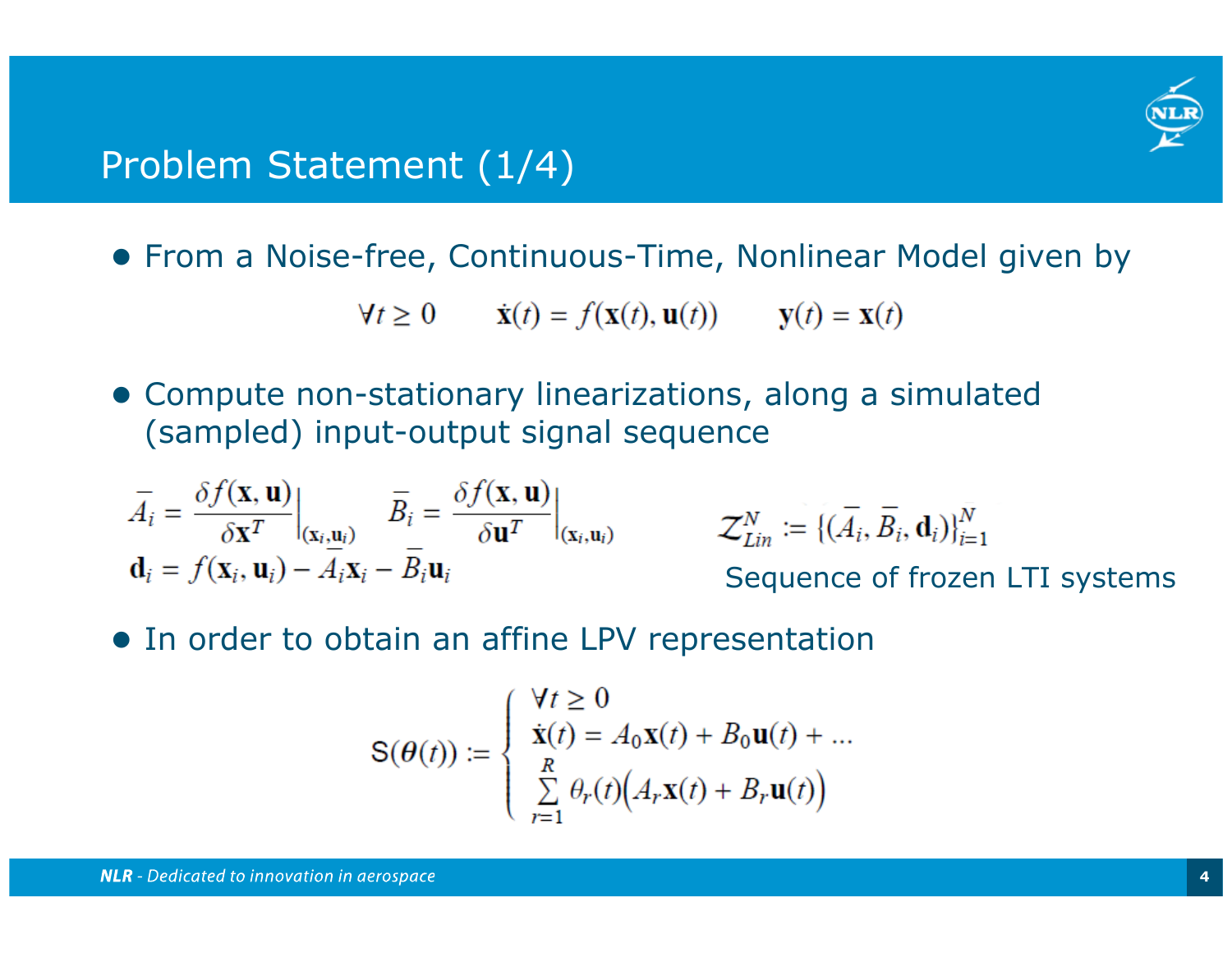

# Problem Statement (2/4)

First note the equivalence between model S( *θ(t)* )

$$
\mathbf{S}(\boldsymbol{\theta}(t)) := \begin{cases} \forall t \ge 0 \\ \dot{\mathbf{x}}(t) = A_0 \mathbf{x}(t) + B_0 \mathbf{u}(t) + \dots \\ \sum_{r=1}^{R} \theta_r(t) \Big( A_r \mathbf{x}(t) + B_r \mathbf{u}(t) \Big) \end{cases}
$$

And model S( *η(t), ζ(t)* )

$$
S(\boldsymbol{\eta}(t), \zeta(t)) := \begin{cases} \forall t \geq 0 \\ \dot{\mathbf{x}}(t) = A_0 \mathbf{x}(t) + B_0 \mathbf{u}(t) + \dots \\ \sum_{s=1}^{S} \eta_s(t) (L_s \mathbf{x}(t) + R_s \mathbf{u}(t)) + \dots \\ \sum_{w=1}^{W} \zeta_w(t) (T_w \mathbf{x}(t) + Z_w \mathbf{u}(t)) \end{cases} \qquad \mathcal{Z}_{Lin}^N := \{ (\overline{A_i}, \overline{B_i}, \overline{\mathbf{d}_i}) \}_{i=1}^N
$$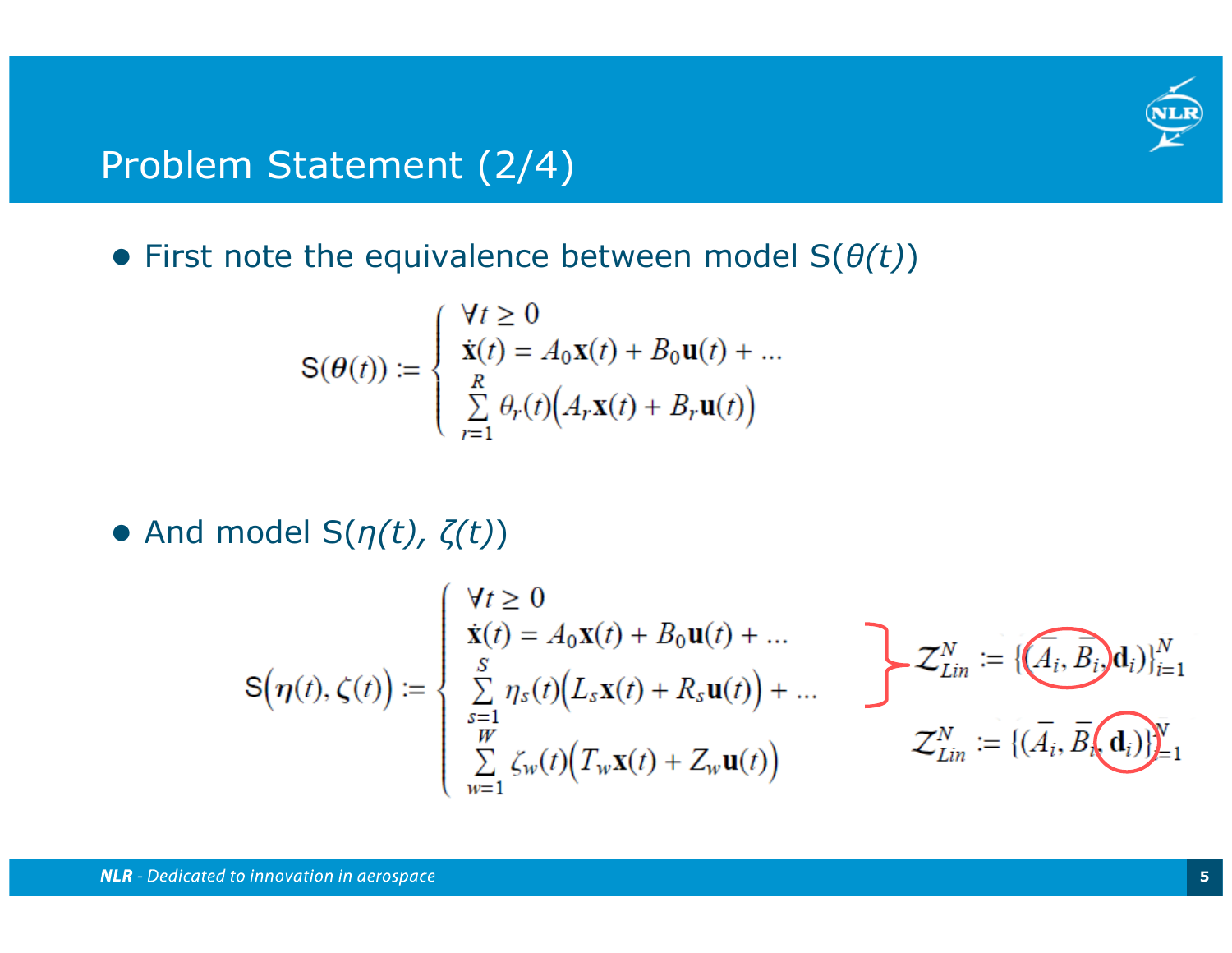

# Problem Statement (3/4)

### **• Affine Model**

$$
\mathbf{S}\Big(\boldsymbol{\eta}(t),\boldsymbol{\zeta}(t)\Big) := \begin{cases} \forall t \geq 0 \\ \dot{\mathbf{x}}(t) = A_0 \mathbf{x}(t) + B_0 \mathbf{u}(t) + \dots \\ \sum\limits_{\substack{s=1 \\ w}}^{S} \eta_s(t) \Big(L_s \mathbf{x}(t) + R_s \mathbf{u}(t)\Big) + \dots \\ \sum\limits_{w=1}^{W} \zeta_w(t) \Big(T_w \mathbf{x}(t) + Z_w \mathbf{u}(t)\Big) \end{cases}
$$

- Next, we need to identify
- $\bullet$  affine term  $(A_o,B_o)$
- $\bullet$  basis functions  $(L_{\rm s}/R_{\rm s})$  and  $(T_{\rm w}/Z_{\rm w})$
- scheduling parameters  $\eta_s(t)$  and  $\zeta_w(t)$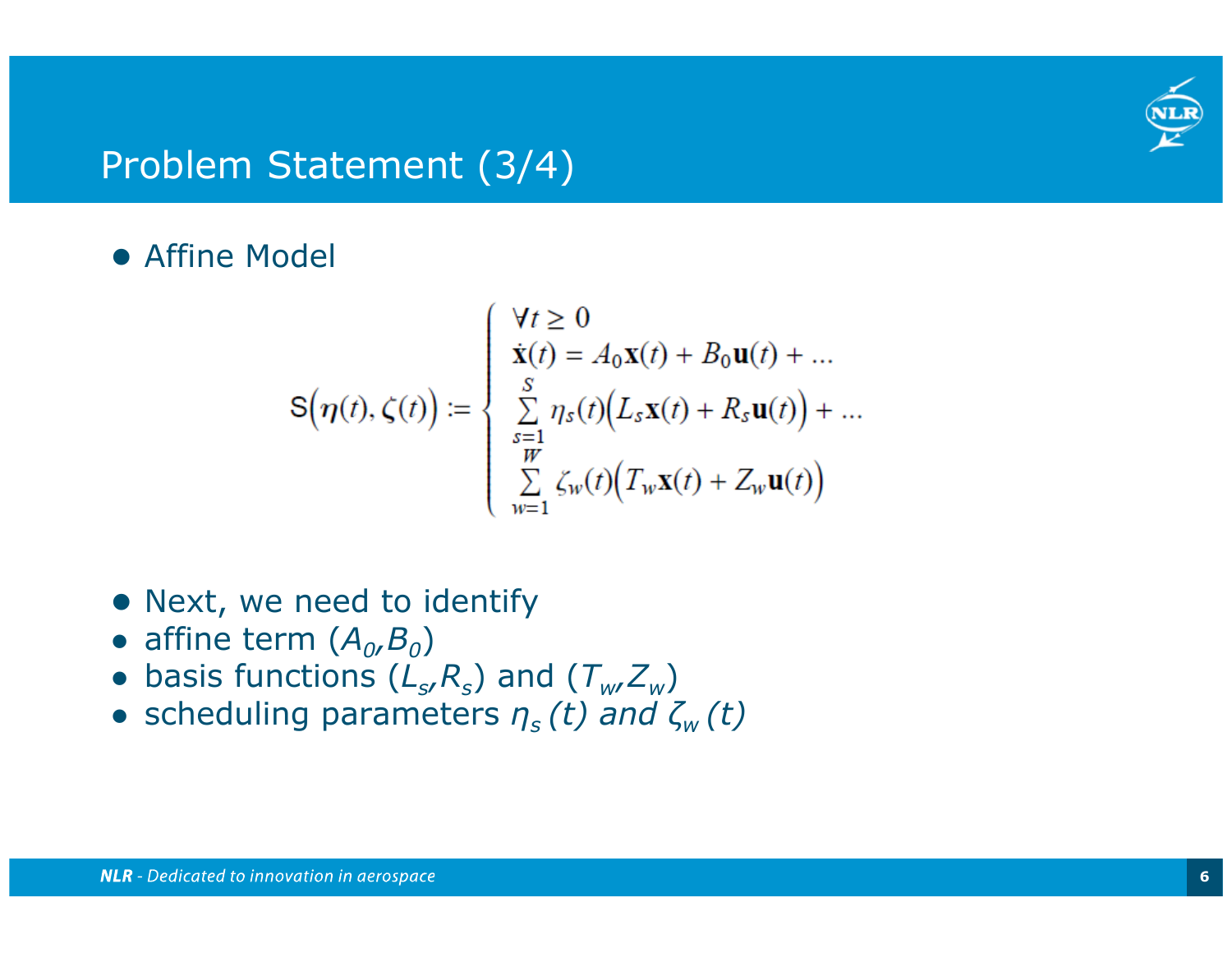

# Problem Statement (4/4)

**• Affine Model** 

$$
\mathsf{S}\big(\boldsymbol{\eta}(t),\boldsymbol{\zeta}(t)\big)\coloneqq
$$

From

 $\mathcal{Z}^N_{Lin} \coloneqq \{(\overline{A}_i, \overline{B}_i, \mathbf{d}_i)\}_{i=1}^N$ 

- $\therefore$ <br>  $\begin{cases}\n\dot{\mathbf{x}}(t) = A_0 \mathbf{x}(t) + B_0 \mathbf{u}(t) + \dots \\
\sum_{\substack{s=1 \ y=1}}^{S} \eta_s(t) (L_s \mathbf{x}(t) + R_s \mathbf{u}(t)) + \dots \\
\sum_{w=1}^{W} \zeta_w(t) (T_w \mathbf{x}(t) + Z_w \mathbf{u}(t))\n\end{cases}$
- **Problem I**: The information in  $(A_i, B_i)$  is used to identify
- $\bullet$ • affine term  $(A_{0},B_{0})$ , basis functions  $(L_{s},R_{s})$
- $\bullet$ scheduling parameters *ηs (t)*
- **Problem II**: The information in  $(\mathbf{d}_i)$  is used to identify
- $\bullet$  $\bullet$  basis functions  $(T_w Z_w)$
- $\bullet$ scheduling parameters *ζw (t)*
- $\bullet$ • **Problem III:** find static mappings from  $(\mathbf{x}(t), \mathbf{u}(t))$  to the scheduling parameters *ηs (t) and ζw (t)*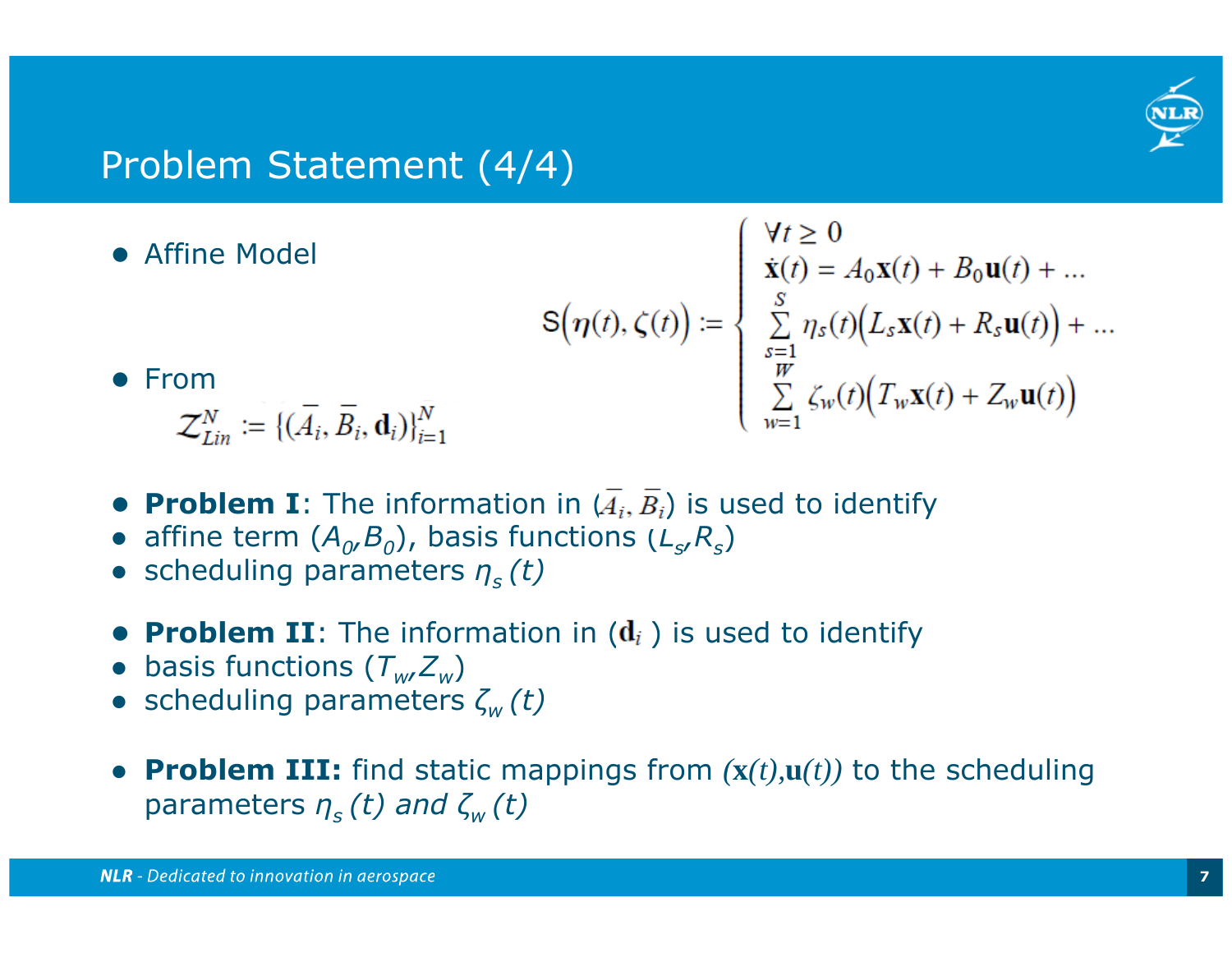

 $\theta$ 

# Defining The Optimization Problems (1/2)

\n- We define\n 
$$
\bar{G}_i(s) \coloneqq \left[ \frac{\bar{A}_i}{\bar{C}} \middle| \frac{\bar{B}_i}{\bar{D}} \right] \qquad \bar{C} = I, \ \bar{D} = 0
$$
\n
\n- And\n 
$$
G_i(s) \coloneqq \left[ \frac{A_0 + \sum_{s=1}^S \eta_{s_i} L_s}{\bar{C}} \middle| \frac{B_0 + \sum_{s=1}^S \eta_{s_i} R_s}{\bar{D}} \right] \qquad C = I, \ D =
$$
\n
\n

- Then **ProblemI** $(\hat{A}_0, \hat{B}_0, \hat{L}, \hat{R}, \hat{\Pi}) = \arg \inf_{(A_0 \in \mathbb{R}^{n_x \times n_x}, B_0 \in \mathbb{R}^{n_x \times n_u})} J_1$  $(L_{\mathcal{S}} \in \mathbb{R}^{n_{X} \times n_{X}}, R_{\mathcal{S}} \in \mathbb{R}^{n_{X} \times n_{U}}, n_{\mathcal{S}_{i}} \in \mathbb{R})$  $J_1 := \sum_{i=1}^N \left\| \overline{G}_i(s) - G_i(s) \right\|_{\Delta_\omega}$
- With
- And  $||G||_{\Delta_{\omega}} := \sup \sigma(G(j\omega))$  from KYP Lemma (spectral constraints)  $\omega \in \Delta_{\omega}$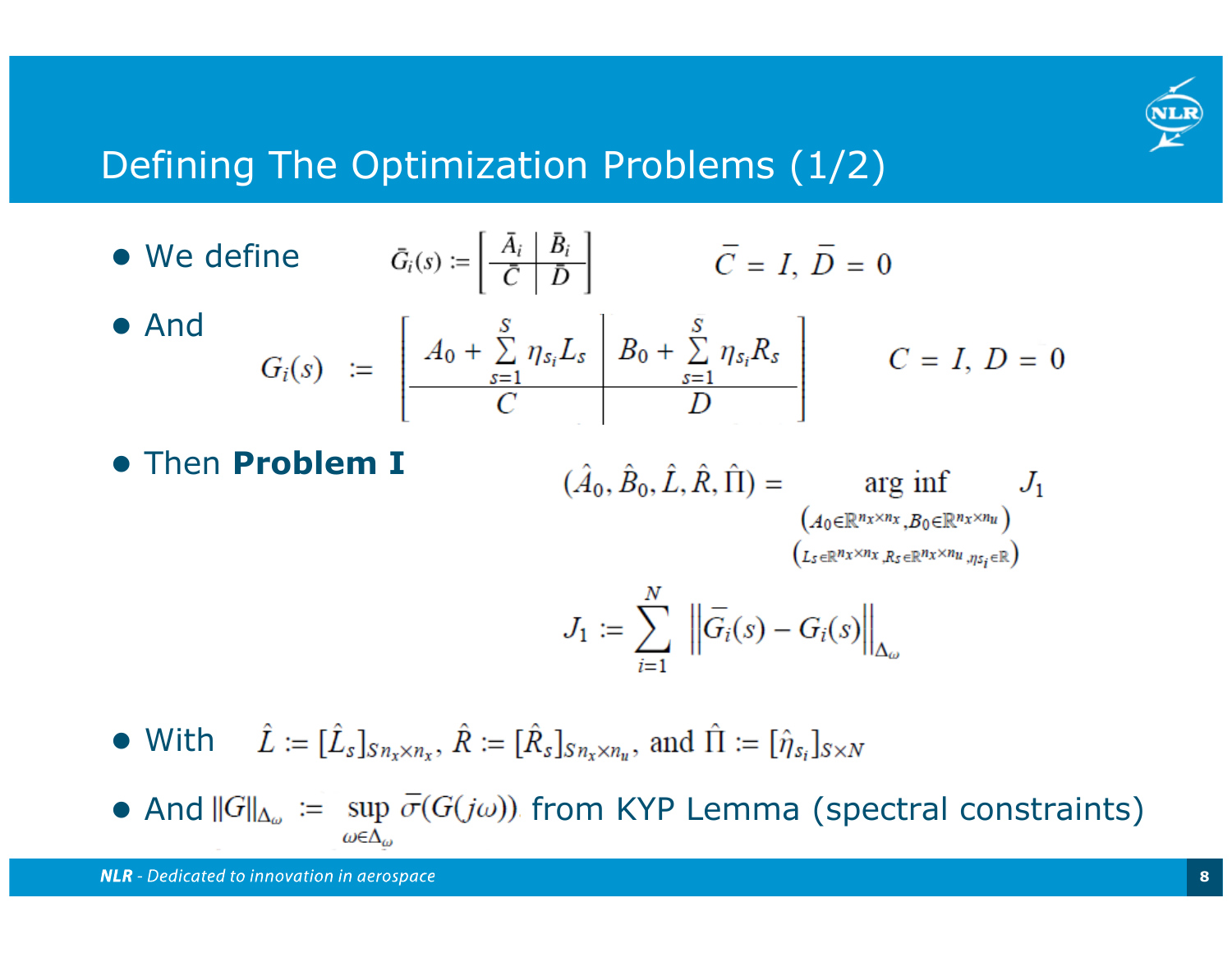

# Defining The Optimization Problems (2/2)

### **Problem II**

$$
(\hat{T}, \hat{Z}, \hat{\Xi}) = \arg \inf_{(T_w \in \mathbb{R}^{n_x \times n_x}, Z_w \in \mathbb{R}^{n_x \times n_u}, \zeta_{w_i} \in \mathbb{R})} J_2
$$

$$
J_2 := \sum_{i=1}^N \left\| \mathbf{d}_i - \sum_{w=1}^W \zeta_{w_i} \left( T_w \mathbf{x}_i + Z_w \mathbf{u}_i \right) \right\|_2
$$

• With 
$$
\hat{T} := [\hat{T}_w]_{W_n \times n_x}, \hat{Z} := [\hat{Z}_w]_{W_n \times n_u}
$$
, and  $\hat{\Xi} := [\hat{\zeta}_{w_i}]_{W \times N}$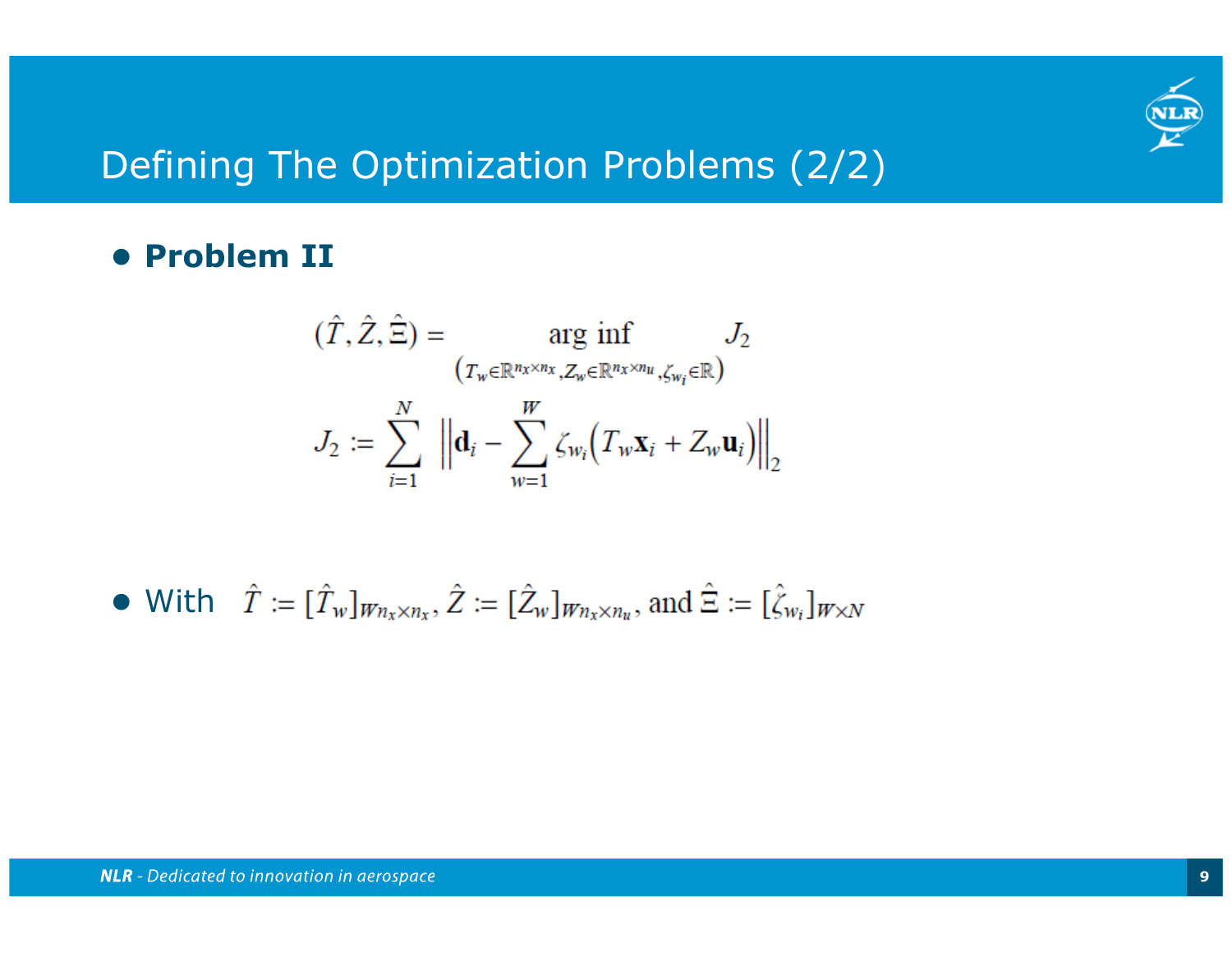

# A Solution to Problem I

• First obtain the affine term

$$
(\hat{A}_0, \hat{B}_0) = \arg \inf_{(A_0 \in \mathbb{R}^{n_x \times n_x}, B_0 \in \mathbb{R}^{n_x \times n_u})} \sum_{i=1}^N \|\overline{G}_i(s) - G_0(s)\|_{\Delta_{\omega}}
$$

Restricts the search space to  $z_{\text{Lin}}^N$ , i.e. one of the frozen models

- Next obtain the basis functions based upon the use of SVD decompositions
- Finally obtain the scheduling parameters: two-stage modus operandi
	- an initialization stage
	- a nonlinear refinement stage

 $\forall i \in \{1, ..., N\}$   $[\hat{\eta}_{s_i}]_{s \times 1} = \cdots$ arg inf  $\|\overline{G_i}(s) - G_i(s)\|_{\Delta_\omega}$  $(n_{s_i} \in \mathbb{R})$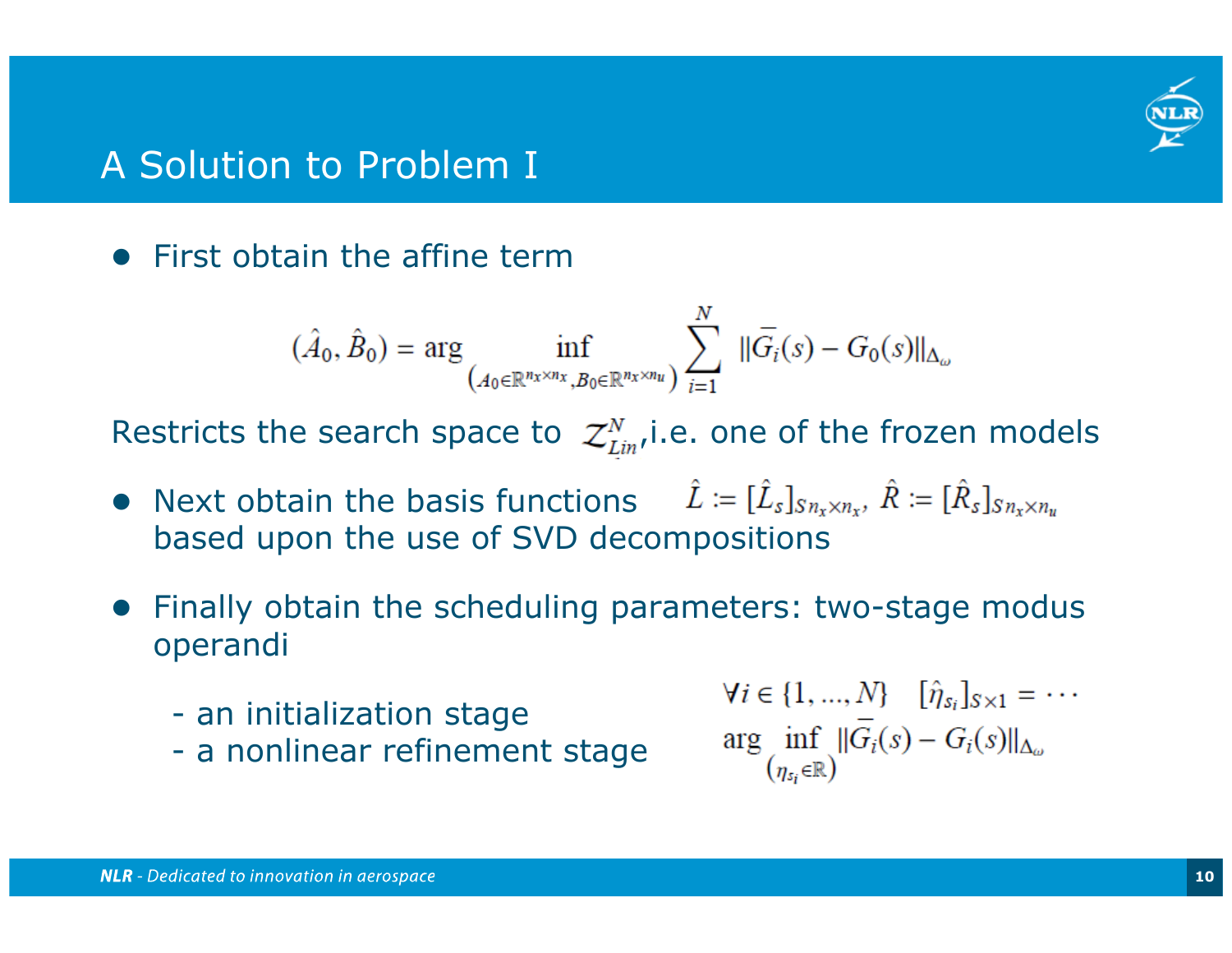

## A Solution to Problem II

 Suppose we can find scheduling parameters *ζw (t) and* basis functions ( *Tw,Z <sup>w</sup>*) such that

$$
\forall i \in \{1, ..., N\} \quad \mathbf{d}_i \left[ \begin{array}{c} \mathbf{x}_i \\ \mathbf{u}_i \end{array} \right]^{\dagger} \approx \left[ \begin{array}{c} W \\ \sum_{w=1}^{W} \zeta_{w_i} T_w & \sum_{w=1}^{W} \zeta_{w_i} Z_w \end{array} \right]
$$

• With I<sup>.</sup>I' the left inverse, then by right-multiplying both sides with  $\mathbf{x}^{\scriptscriptstyle T}_i$   $\mathbf{u}^{\scriptscriptstyle T}_i$ ]<sup> $\scriptscriptstyle T$ </sup> we recover

$$
\mathbf{d}_i \approx \sum_{w=1}^W \zeta_{w_i} \Big( T_w \mathbf{x}_i + Z_w \mathbf{u}_i \Big)
$$

Solution based upon SVD decompositions and least-squares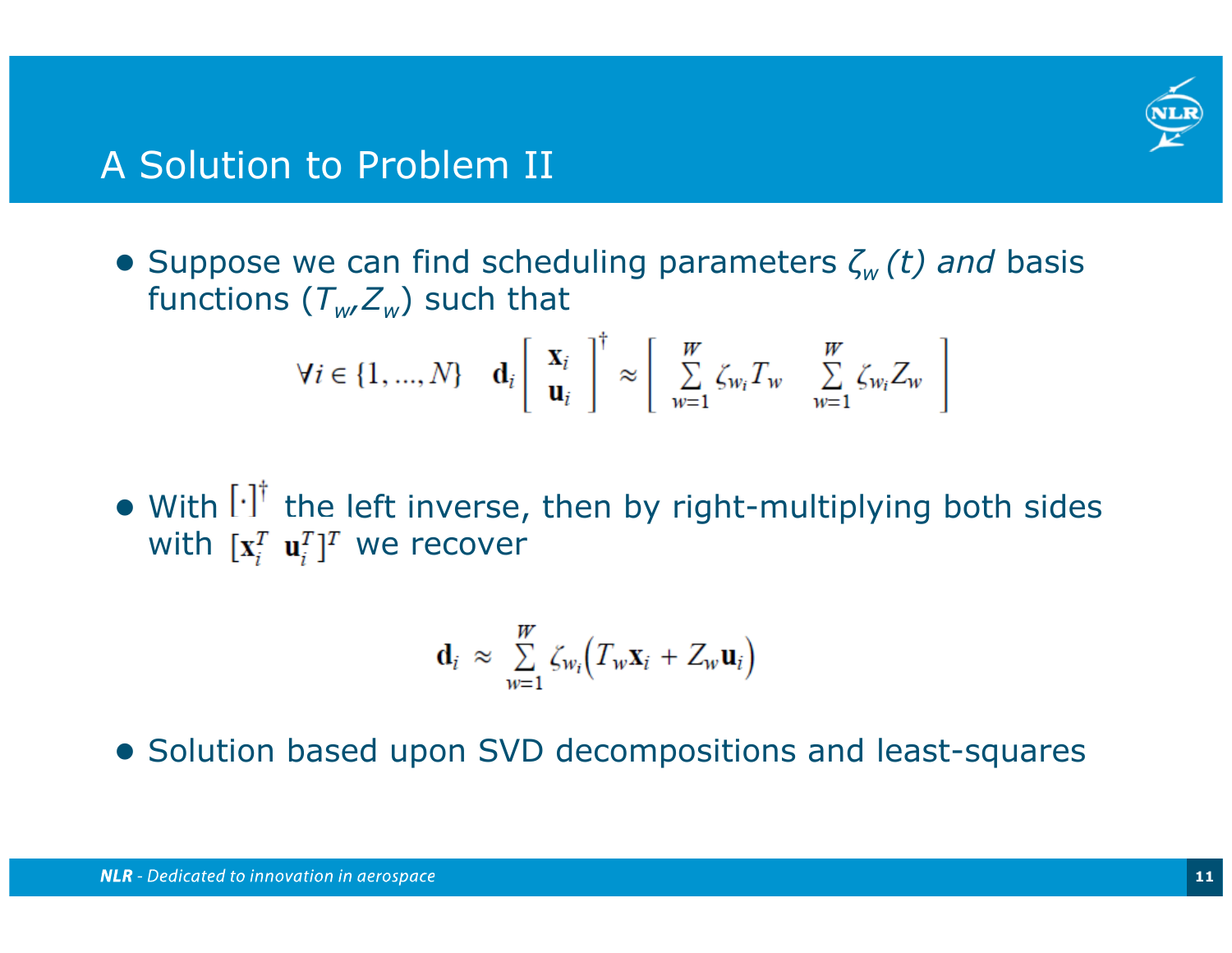

# **Problem III**

We aim to find suitable representations

 $\eta(t) = g(\mathbf{x}(t), \mathbf{u}(t))$   $\zeta(t) = h(\mathbf{x}(t), \mathbf{u}(t))$ 

- By illustrating the applicability of a standard two-layer feedforward neural networks
- The first layer being sigmoid and the second linear, with a hyperbolic tangent activation transfer function in the hidden layer, and backpropagation training for the weights and biases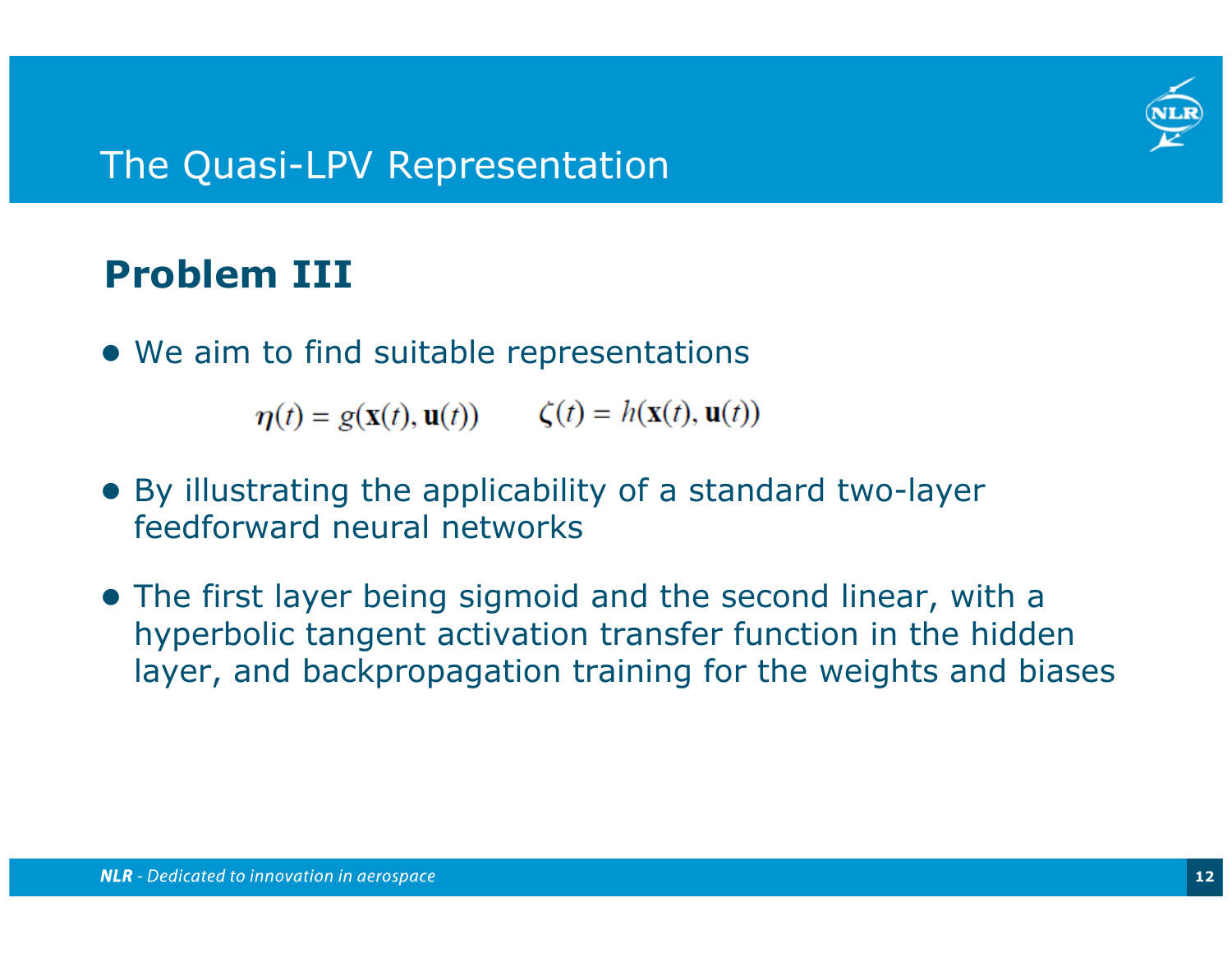

# Simulation Results (1/5)

• Pointmass pendulum, the rotational motion is given by

$$
\frac{d}{dt}\begin{bmatrix} x_1(t) \\ x_2(t) \end{bmatrix} = \begin{bmatrix} x_2(t) \\ -bx_2(t) - \beta^2 \sin x_1(t) \end{bmatrix} + \begin{bmatrix} 0 \\ \alpha(u(t)) \end{bmatrix}
$$

- With a fictional nonlinearity
- **And states**
- To derive the LPV model, we excite the pendulum, from its rest position, with a 10 sec long sine-sweep
- $\bullet$  Sine-sweep defined as:  $u(t) = A \sin(2\pi t, f \cdot t)$ *A* = 2, *f* ∈[0.05–1] Hz, sampled with a period *T* = 0.05 sec, resulting in 201 data points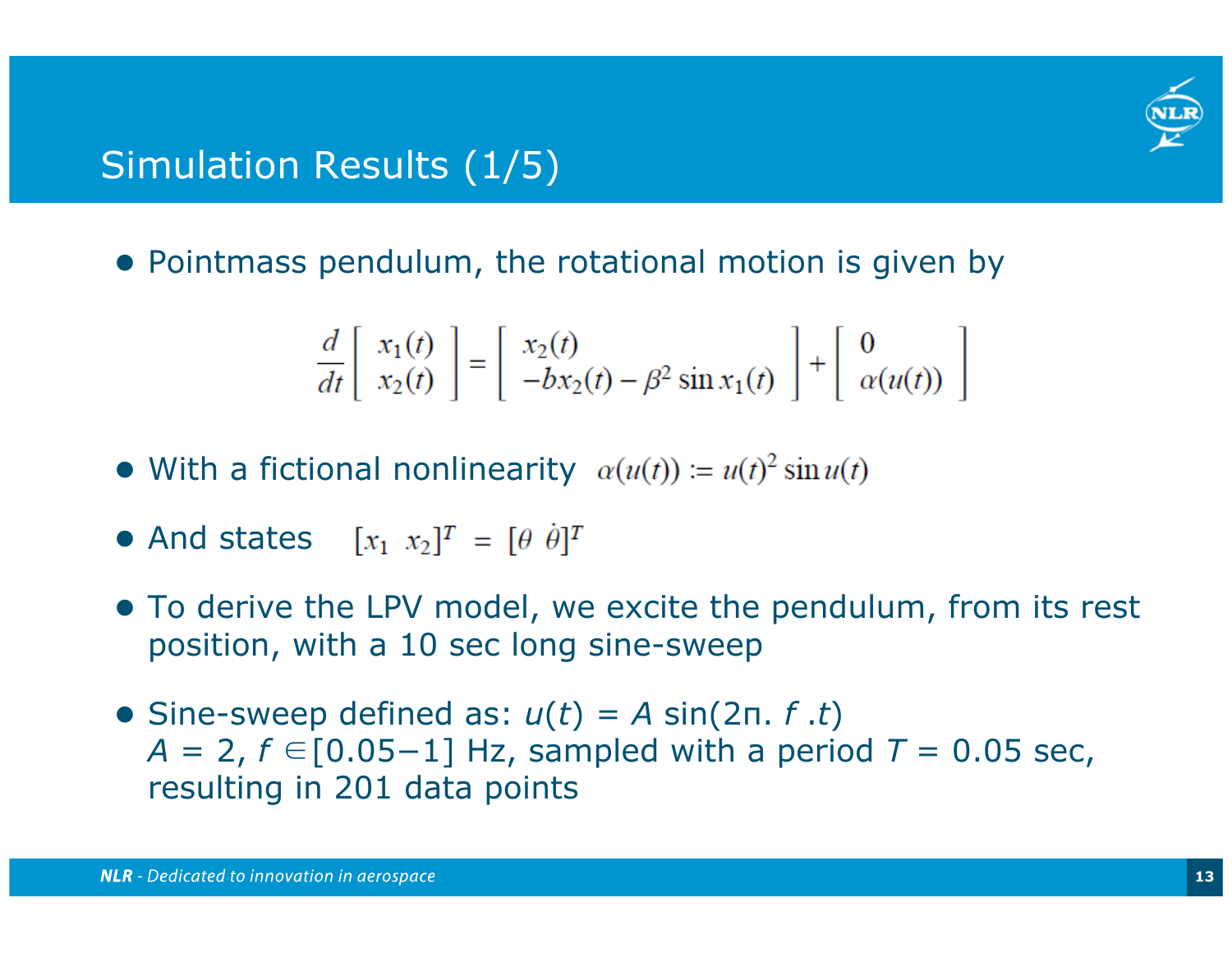

# Simulation Results (2/5)

- The optimal affine term  $\hat{G}_0(s) := \left|\frac{A_0 B_0}{s} \right|$  corresponds to the LTI model for *i=59*
- We retain all basis functions in Problem I & II, i.e. in this simulation case S=2, W=3
- We use a 5-neurons neural network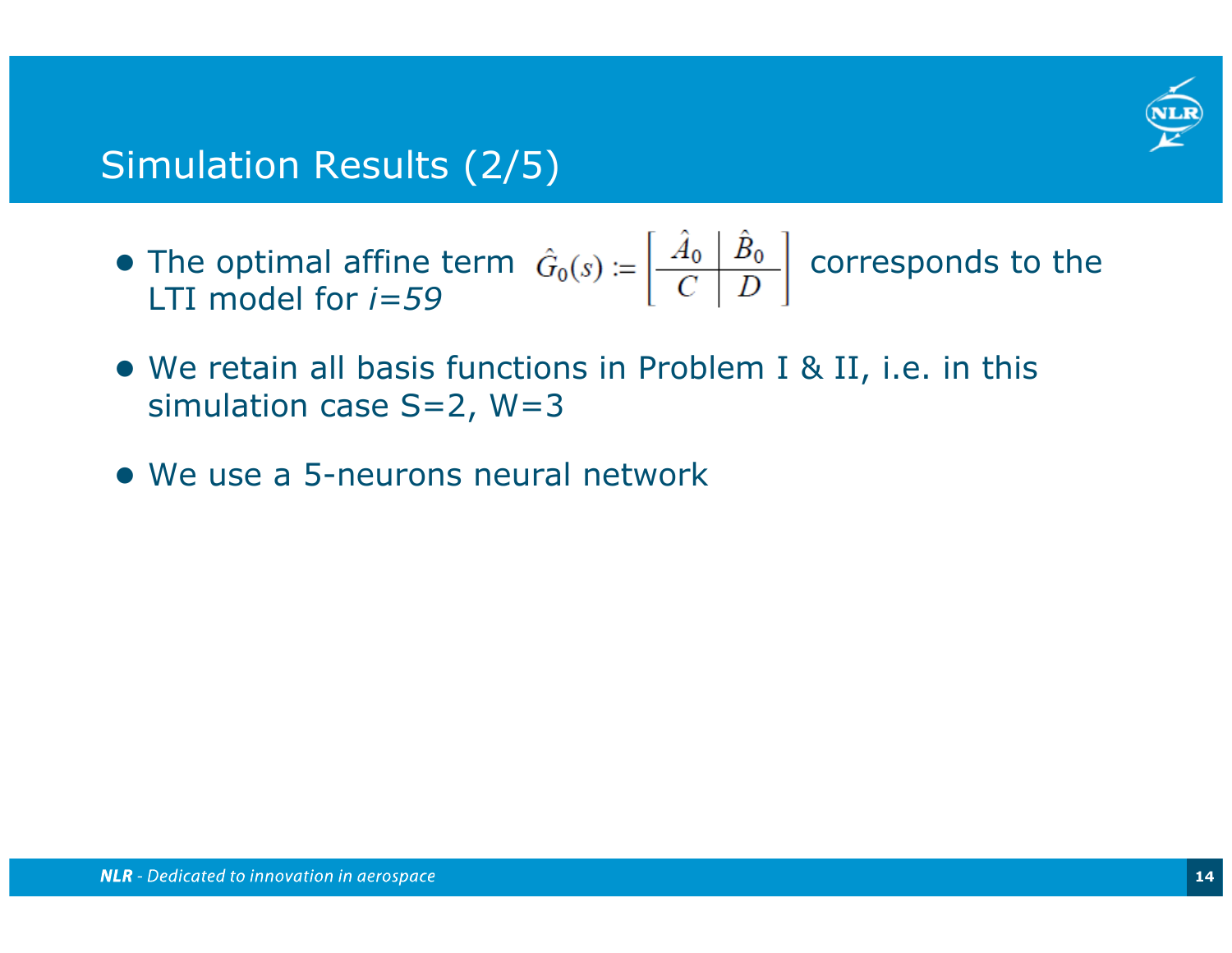

# Simulation Results (3/5)

- Next, we use fresh data sets, namely sine-inputs at various amplitudes and frequencies, and compare time-domain outputs of the original nonlinear model (NM) with the LPV model
- To compare results we use the Best-FiT (BFT) and Variance-Accounted-For (VAF) metrics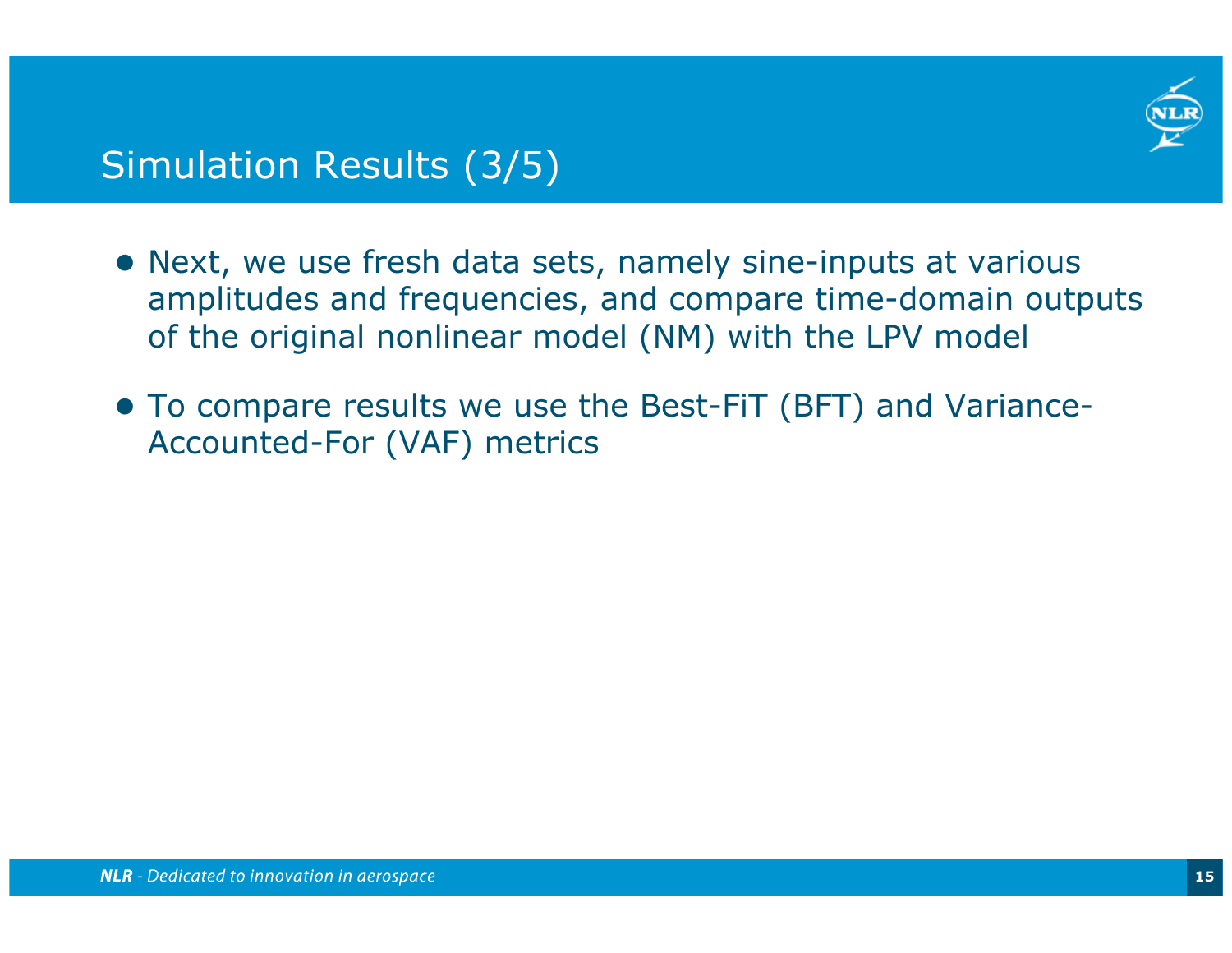

# Simulation Results (4/5)

 Validation results: given in Table, Left value is BFT (%), Right value is VAF (%)

| Input     | Input Frequency (Hz) |          |           |           |
|-----------|----------------------|----------|-----------|-----------|
| Amplitude | 0.25                 | 0.5      | 0.75      |           |
| 0.5       | 65 95                | 48 93    | 37 91     | 37 87     |
|           | 74 96                | 95       | 53 95     | 92<br>35  |
| 1.5       | 86 98                | 82 98    | 68 97     | -94<br>39 |
|           | 99<br>86             | 99<br>81 | 92<br>100 | 99<br>85  |

- LPV model exhibits very good to excellent fit with the nonlinear model (NM), for an input amplitude equal to the value used during estimation (Amplitude *A = 2* )
- Naturally, LPV model accuracy diminishes as input amplitude is moved away from value used during estimation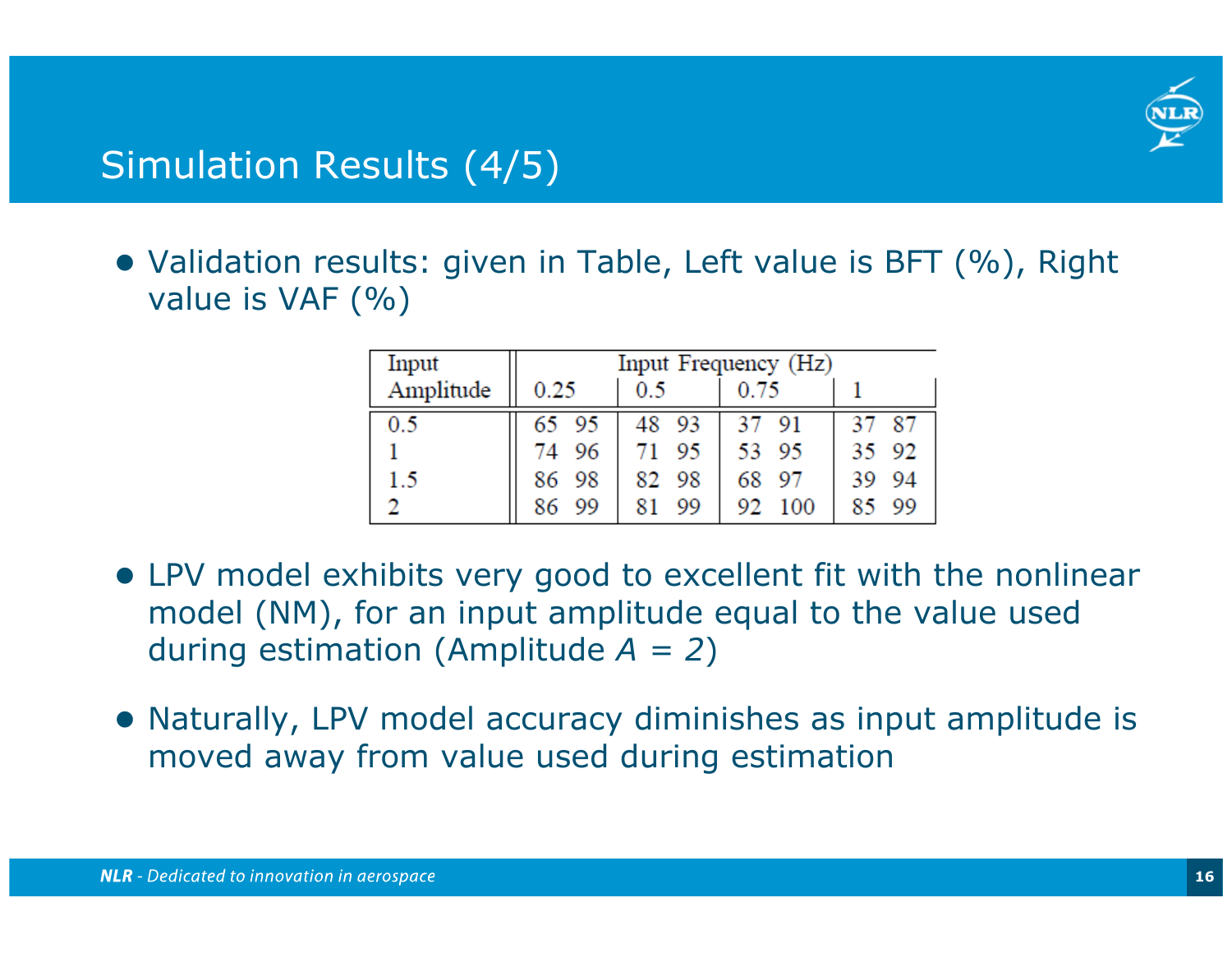

# Simulation Results (5/5)

For illustration, case (*A* = 2, *f* = 0.25 *Hz*) is shown